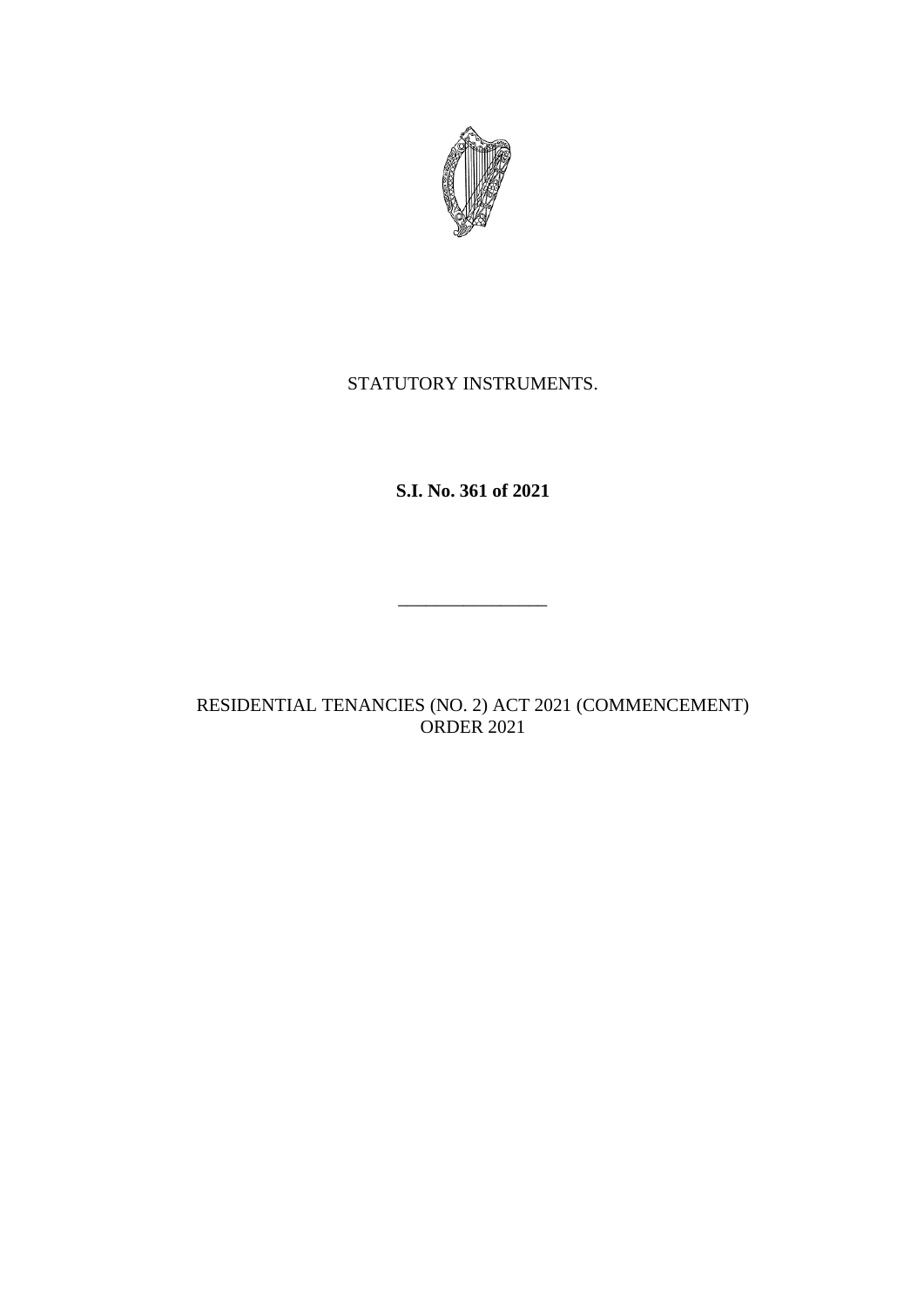### S.I. No. 361 of 2021

### RESIDENTIAL TENANCIES (NO. 2) ACT 2021 (COMMENCEMENT) ORDER 2021

I, DARRAGH O'BRIEN, Minister for Housing, Local Government and Heritage, in exercise of the powers conferred on me by section 19(2) of the Residential Tenancies (No. 2) Act 2021 (No. 17 of 2021) hereby order as follows:

1. This Order may be cited as the Residential Tenancies (No. 2) Act 2021 (Commencement) Order 2021.

2. The 16th day of July 2021 is appointed as the day on which section 6 of the Residential Tenancies (No. 2) Act 2021 (No.17 of 2021) shall come into operation.



GIVEN under my Official Seal, 15 July, 2021.

DARRAGH O'BRIEN, Minister for Housing, Local Government and Heritage.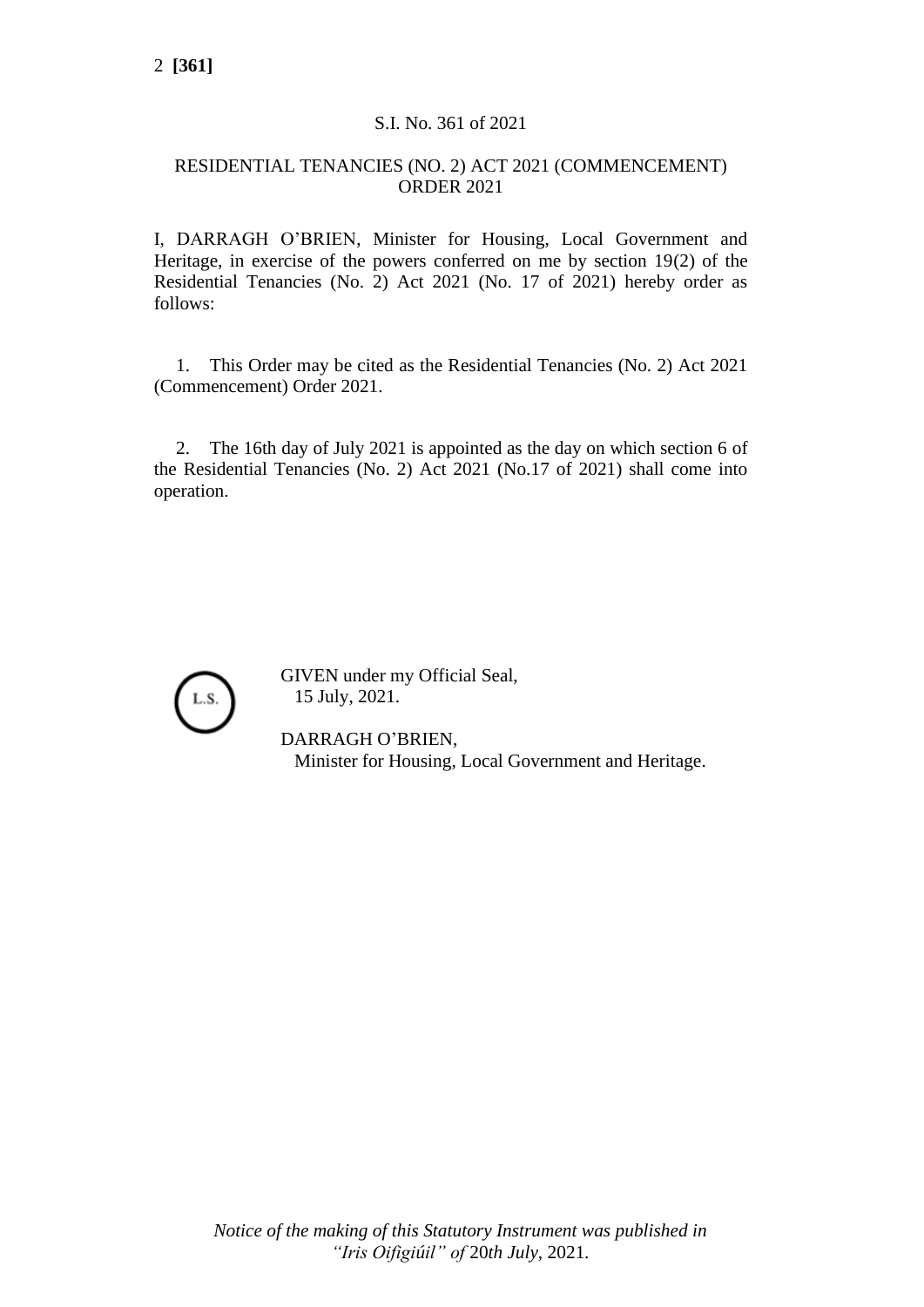#### EXPLANATORY NOTE

### (*This note is not part of the Instrument and does not purport to be a legal interpretation*.)

This Order appoints 16 July 2021 as the date on which section 6 of the Residential Tenancies (No. 2) Act 2021 comes into operation.

Section 6 amends section 19 of the Residential Tenancies Acts 2004 to 2021 to provide for changes to the manner of determining rent increase restrictions in rent pressure zones.